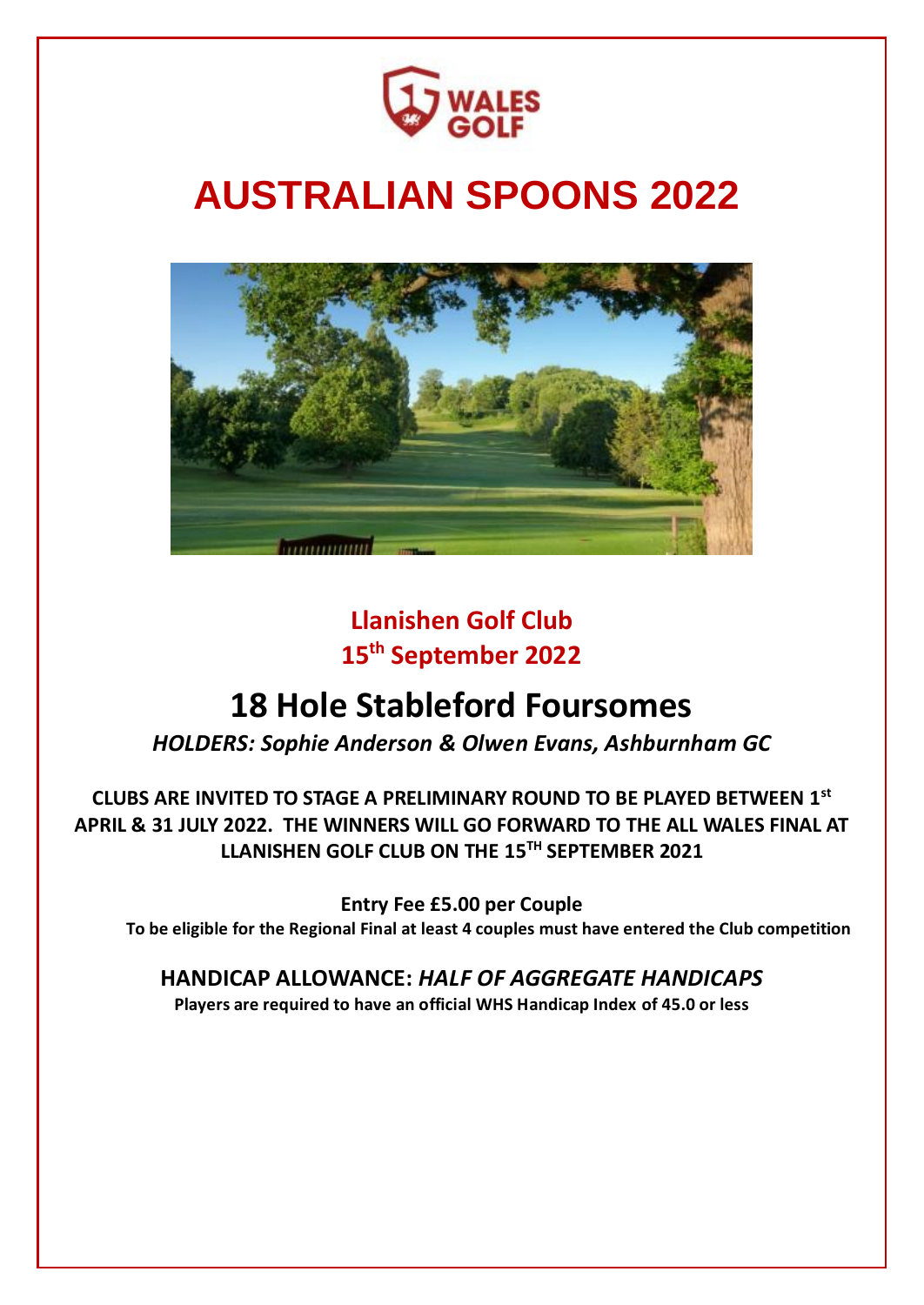

### **AUSTRALIAN SPOONS COMPETITION (Stableford Foursomes)**

Enclosed is a Poster for the Australian Spoons Competition in 2022, together with the Results Form (AS2). The results of the Club competition should be sent on this form to Wales Golf by  $31^{st}$  July 2022

**Please check with your winning couple that they are available to play in the All Wales Final.** If they are unavailable, please substitute your runner-up from your club qualifier.

#### **TERMS OF COMPETITION**

- 1. Open to all ladies who are members of Clubs affiliated to Wales Golf. A player can enter from more than one Club, but in the event of qualifying at more than one Club, will have to choose which Club she will represent in the All Wales Final.
- 2. The competition will consist of 18 hole Stableford Foursomes. The handicap allowance being half the aggregate handicap of the partners. Players are required to have an official WHS Handicap Index of 45.0 or less.
- 3. All ties shall be decided on the last 9, 6, 3 or 1 hole(s). If still tied, a hole-by-hole card play-off will commence from hole 1.
- 4. A current Handicap Certificate must be produced to verify eligibility to compete. Unless the player is able to produce proof of handicap in accordance with WHS Regulations, she will be deemed to have acted as a marker.
- 5. To be eligible for the All Wales Final, a Club must have had at least **four** couples entering the Competition.
- 6. The entry fee is £5 per couple.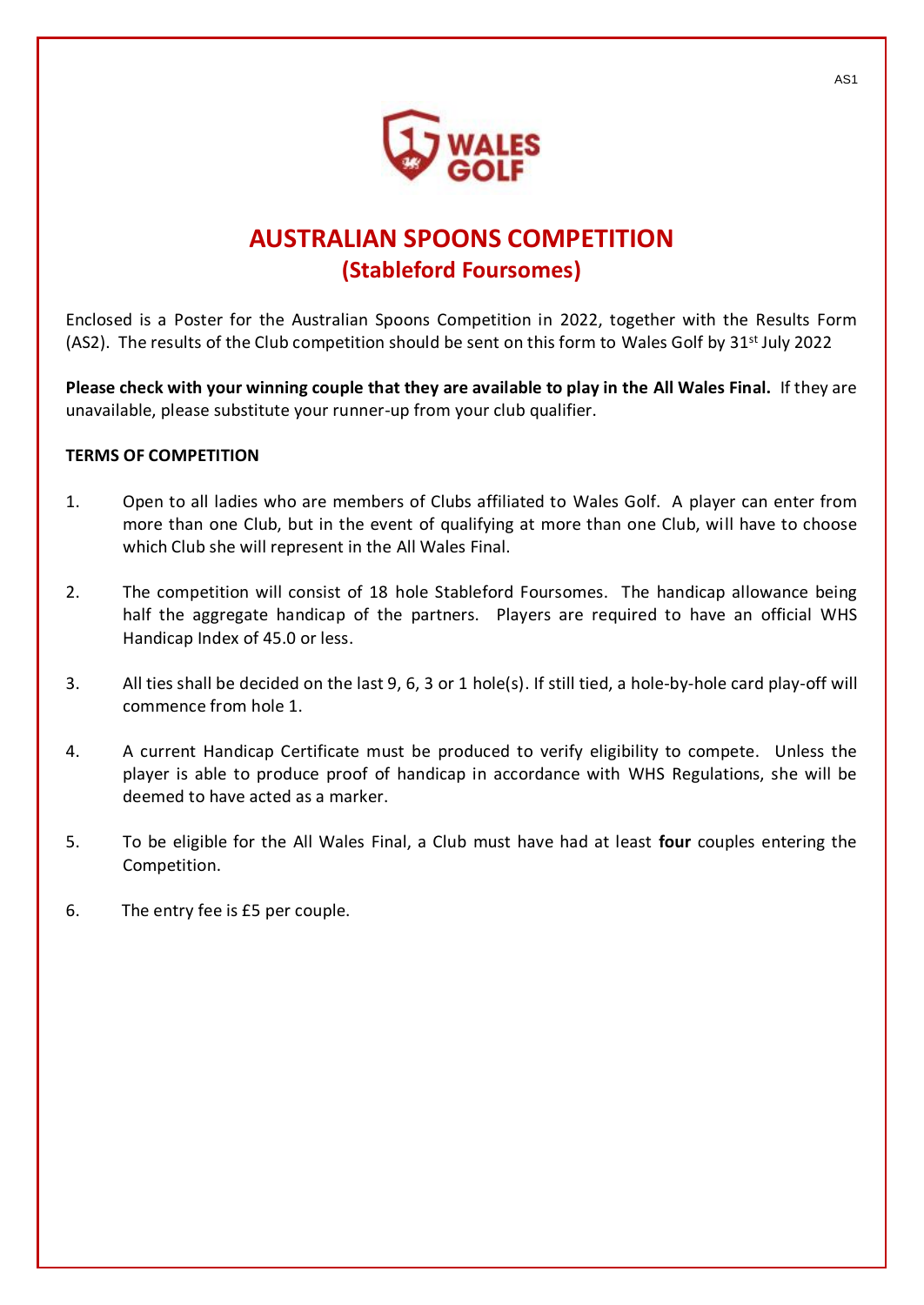#### **REGIONAL FINALS**

Regional Finals are no longer in place, so all winning pairs will now proceed directly to the All Wales Final

#### **ALL WALES FINAL**

The winning couple at the All Wales Final will be presented with the Australian Spoons and both players will receive a memento. The runners up will each receive a memento.

#### **DISPUTES**

At the All Wales Final all disputes will be settled by Wales Golf, whose decision shall be final.

#### **WINNING SCORES**

The Results Form (AS2) plus **all** the entry monies taken by your Club must be sent to Wales Golf by **31st July 2022**

*CHEQUES SHOULD BE MADE PAYABLE TO "WALES GOLF"*

*Wales Golf Offices Celtic Manor Resort Catsash Newport NP18 1JQ*